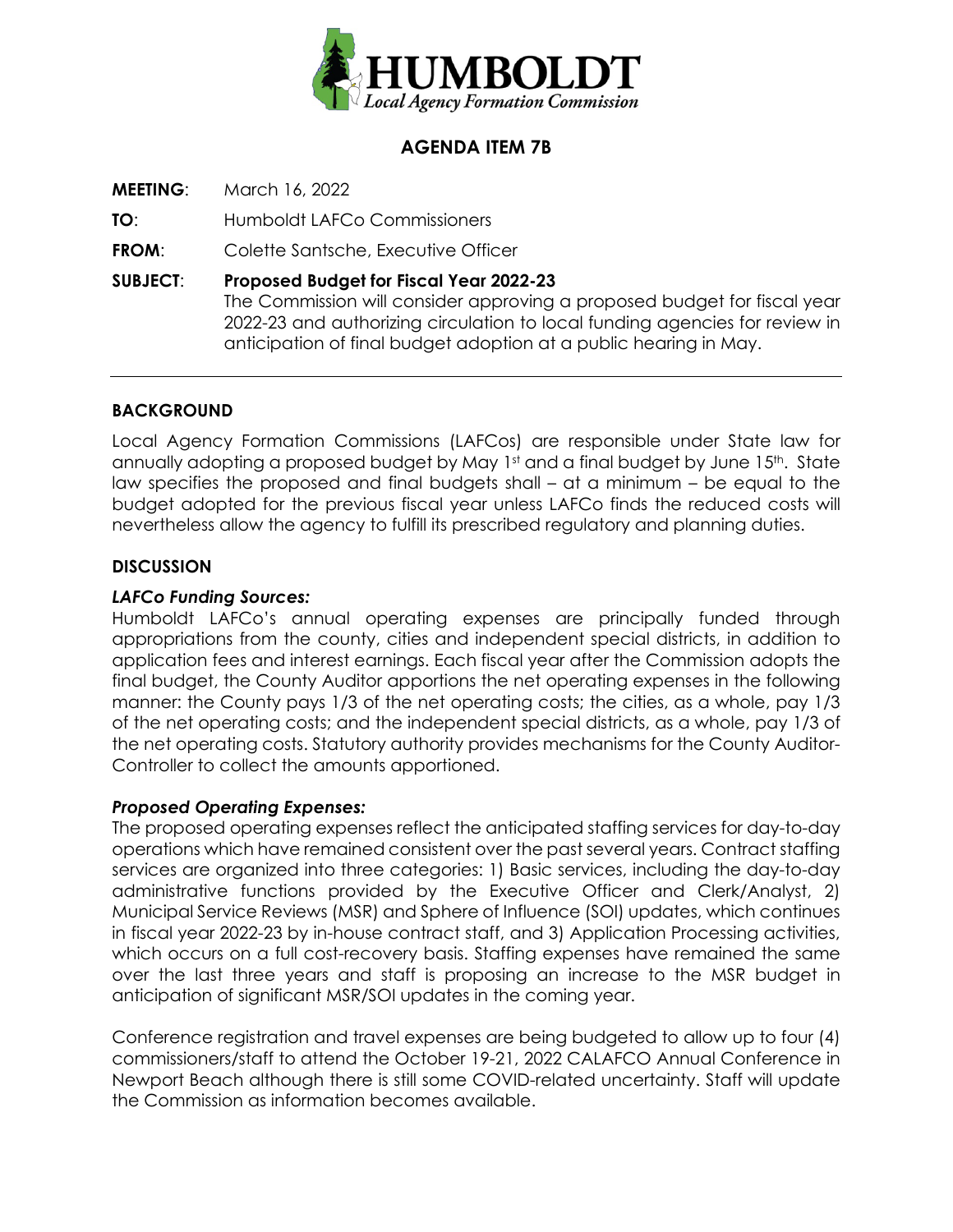#### *Proposed Operating Revenues:*

Over the last two fiscal years, total agency contributions have remained the same during the uncertainty of the COVID-19 pandemic. Staff is recommending a 3% increase to member contributions for fiscal year 2022-23.

|                              | 2019-20   | 2020-21   | 2021-22   | 2022-23<br>(proposed) |
|------------------------------|-----------|-----------|-----------|-----------------------|
| <b>Cities</b>                | \$42,100  | \$42,100  | \$42,100  | \$43,400              |
| <b>Special Districts</b>     | \$42,100  | \$42,100  | \$42,100  | \$43,400              |
| <b>County</b>                | \$42,100  | \$42,100  | \$42,100  | \$43,400              |
| Total                        | 126,300   | \$126,300 | \$126,300 | 130,200               |
| % increase (from prior year) | $(3.4\%)$ | $(0.0\%)$ | $(0.0\%)$ | $(3.0\%)$             |

#### **WORK PLAN**

The proposed budget and work plan provide for continuing MSR/SOI updates. Seven agency specific MSR/SOI updates are proposed including:

- City of Eureka
- Humboldt Bay MWD
- Hydesville CWD
- Orleans CSD
- Scotia CSD
- Peninsula CSD

• Loleta CSD

Project applications have remained steady in recent years. Staff will continue to provide technical assistance to countywide fire services coordination efforts, which are expected to result in additional annexation/consolidation applications. Staff will continue to maintain and update the LAFCo website, as needed, with emphasis on providing additional educational and resource documents for special districts as they become available. Based on feedback provided during the strategy session in January 2022, staff will work on implementing updates to the website to make it more accessible and provide additional information to member agencies. Staff will also be working on reviewing and updating Commission policies as needed.

| <b>Activity</b>                                           | <b>Tentative Time Frame</b> |  |  |
|-----------------------------------------------------------|-----------------------------|--|--|
| <b>Planning and Regulatory Activities</b>                 |                             |  |  |
| Scotia CSD MSR/SOI Update                                 | Sep 2022 Hearing            |  |  |
| City of Eureka MSR/SOI                                    | Nov 2022 Hearing            |  |  |
| Humboldt Bay Municipal Water District                     | Jan 2023 Hearing            |  |  |
| Hydesville CWD MSR/SOI Update                             | Mar 2023 Hearing            |  |  |
| Loleta CSD MSR/SOI Update                                 | Mar 2023 Hearing            |  |  |
| Orleans CSD MSR/SOI Update                                | May 2023 Hearing            |  |  |
| Peninsula CSD MSR/SOI Update                              | May 2023 Hearing            |  |  |
| Change of Organization/Reorganization Proposals (4-6/yr)  | Ongoing                     |  |  |
| Out of Agency Service Requests (1-2/yr)                   | Ongoing                     |  |  |
| <b>Agency Pre-application Meetings</b>                    | Ongoing                     |  |  |
| Planning for Sustainable Fire Services in Humboldt County | Ongoing                     |  |  |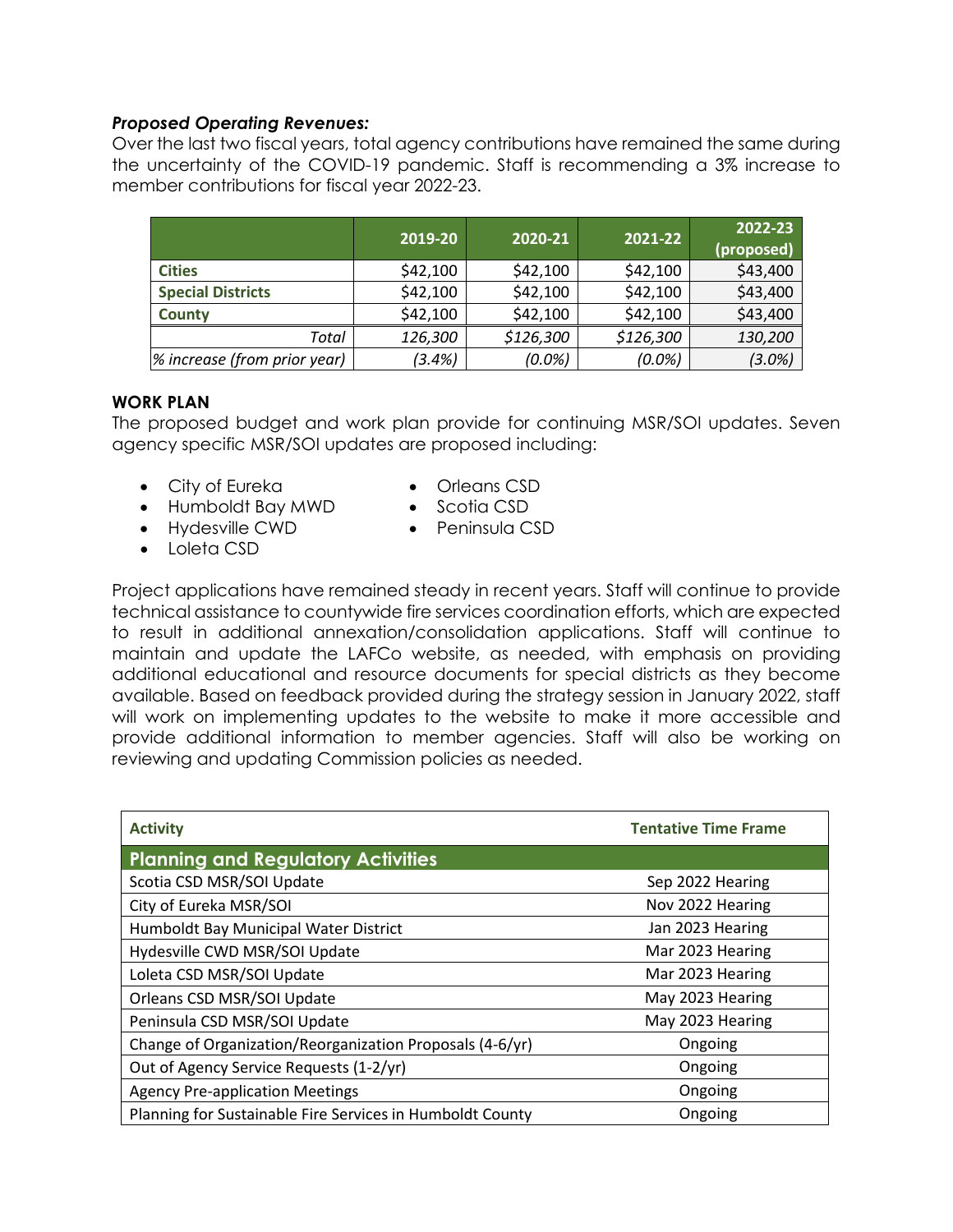| <b>Activity</b>                                        | <b>Tentative Time Frame</b>                                                           |  |  |  |  |
|--------------------------------------------------------|---------------------------------------------------------------------------------------|--|--|--|--|
| <b>Administrative Activities (Priority 1)</b>          |                                                                                       |  |  |  |  |
| 2022-23 budget, claim forms, tracking                  | Ongoing                                                                               |  |  |  |  |
| 2022 CALAFCO Annual Conference                         | Oct 19 - 21, 2022                                                                     |  |  |  |  |
| 2023 CALAFCO Staff Workshop                            | <b>TBD</b>                                                                            |  |  |  |  |
| <b>Expiring Commissioner Terms in 2023</b>             | None                                                                                  |  |  |  |  |
| CSDA Area Chapter Coordination, Trainings and Meetings | Ongoing                                                                               |  |  |  |  |
| Public information/communications                      | Ongoing                                                                               |  |  |  |  |
| <b>Website Maintenance and Updates</b>                 | Ongoing; Interactive mapping<br>of agency boundaries and<br>spheres to be established |  |  |  |  |
| <b>GIS Boundary Mapping Updates</b>                    | Ongoing                                                                               |  |  |  |  |
| <b>Administrative Activities (Priority 2)</b>          |                                                                                       |  |  |  |  |
| <b>Public Records Requests</b>                         | As needed                                                                             |  |  |  |  |
| Respond to Grand Jury Reports                          | As needed                                                                             |  |  |  |  |
| LAFCo Policy Review and Revisions                      | As needed                                                                             |  |  |  |  |
| State Legislation Monitoring and Position Letters      | As needed                                                                             |  |  |  |  |
| Comment on LAFCo-related local government proceedings  | As needed                                                                             |  |  |  |  |

## **RECOMMENDATION**

This item has been agendized for consideration as part of a noticed public hearing. The following procedures are recommended with respect to the Commission's consideration of this item:

- 1) Receive verbal report from staff;
- 2) Open the public hearing and invite testimony (mandatory); and
- 3) Discuss item and if appropriate close the hearing and consider action on recommendation:

*"I move to: 1) adopt Resolution No. 22-04, approving the proposed budget for fiscal year*  2022-23*, as provided in Attachment A, and 2) direct the Executive Officer to distribute the proposed budget to cities, special districts and the county and schedule the final budget for a public hearing on May 18, 2022."* 

## **Attachments**

Attachment A - Proposed FY 2022-23 Budget Attachment B - Resolution No. 22-04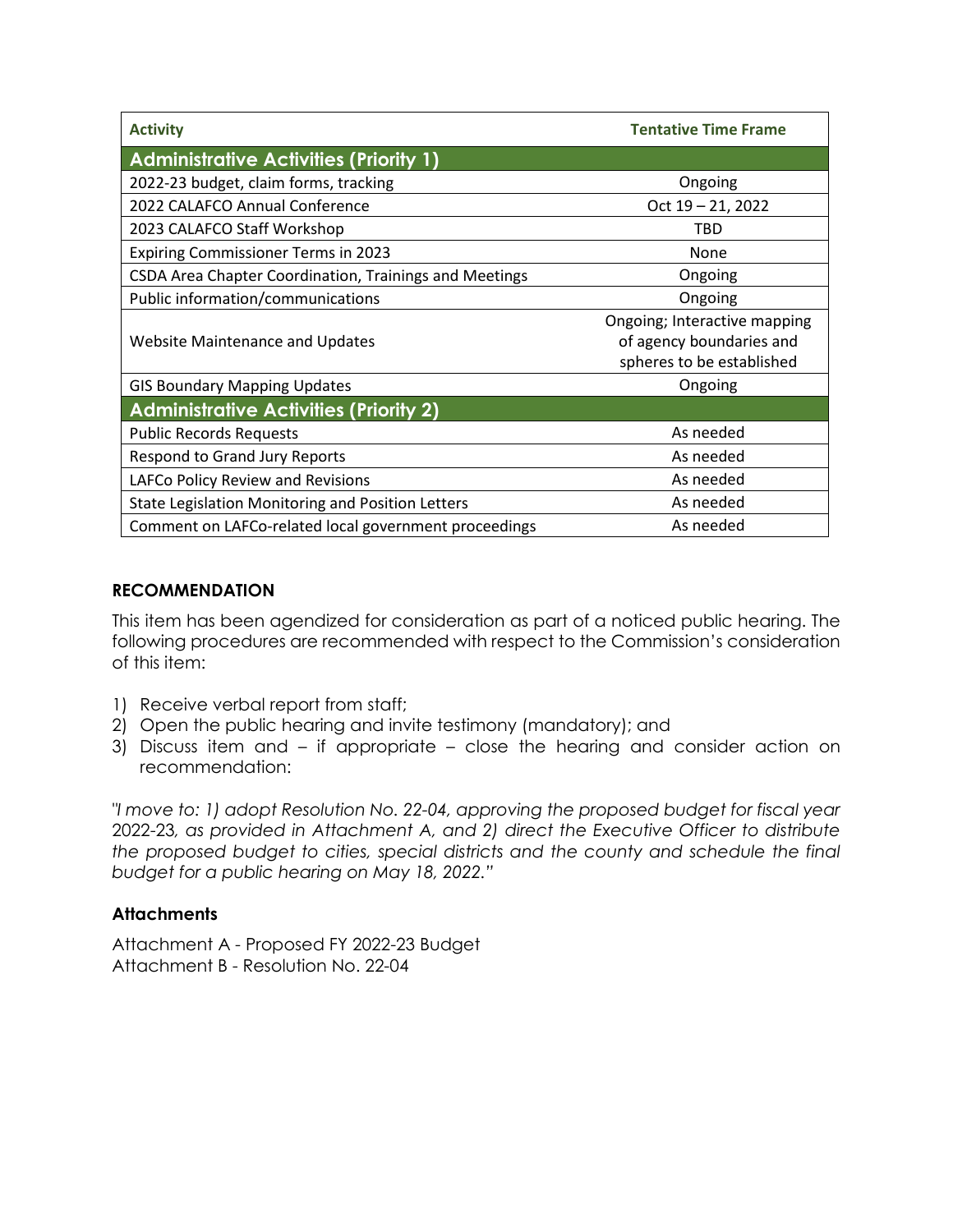# **Humboldt LAFCo Operating Budget**

| Revenues:                  |                                                                             | FY 2020-2021            |                                  | FY 2021-2022                          | FY 2021-2022 | FY 2022-2023      |           |
|----------------------------|-----------------------------------------------------------------------------|-------------------------|----------------------------------|---------------------------------------|--------------|-------------------|-----------|
| <u>Account</u>             | <b>Revenue Category</b>                                                     | Amended                 | <b>Year End</b><br><b>Actual</b> | <b>Difference</b><br>Under/<br>(Over) | Adopted      | 8 Month<br>Actual | Proposed  |
| 800870                     | <b>Charges for Services</b>                                                 | \$181,300               | \$27,011                         | \$154,290                             | \$181,300    | \$131,613         | \$185,200 |
|                            | County                                                                      | \$42,100                | \$42,100                         | \$0                                   | \$42,100     | \$42,100          | \$43,400  |
|                            | Cities                                                                      | \$42,100                | \$42,100                         | \$0                                   | \$42,100     | \$42,100          | \$43,400  |
|                            | <b>Special Districts</b>                                                    | \$42,100                | \$41,856                         | \$244                                 | \$42,100     | \$41,939          | \$43,400  |
|                            | <b>Application Fees</b>                                                     | \$55,000                | \$27,011                         | \$27,990                              | \$55,000     | \$5,475           | \$55,000  |
| 401000                     | Interest                                                                    | \$1,230                 | \$385                            | \$845                                 | \$1,230      | \$0               | \$2,510   |
|                            | <b>REVENUE SUBTOTAL</b>                                                     | \$182,530               | \$153,451                        | \$29,079                              | \$182,530    | \$131.613         | \$187,710 |
| <b>Operating Expenses:</b> |                                                                             |                         |                                  | FY 2021-2022                          | FY 2021-2022 | FY 2022-2023      |           |
|                            |                                                                             |                         | FY 2020-2021                     |                                       |              |                   |           |
| Account                    | <b>Expense Category</b>                                                     | Amended                 | <b>Year End</b><br>Actual        | <b>Difference</b><br>Under/<br>(Over) | Adopted      | 8 Month<br>Actual | Proposed  |
| 2106                       | Communications                                                              | \$160                   | \$155                            | \$5                                   | \$160        | \$104             | \$160     |
| 2110                       | Insurance                                                                   | \$3,320                 | \$2,782                          | \$538                                 | \$3,320      | \$2,893           | \$3,600   |
| 2115                       | Memberships                                                                 | \$4,750                 | \$4,533                          | \$217                                 | \$4,750      | \$4,150           | \$4,750   |
| 2117                       | Office Supplies                                                             | \$600                   | \$122                            | \$478                                 | \$600        | \$220             | \$500     |
| 2118                       | Professional & Special Services                                             | \$166,800               | \$160,648                        | \$6,152                               | \$160,900    | \$65,383          | \$165,900 |
|                            | Legal Services                                                              | \$5,000                 | \$3,276.00                       | \$1,724                               | \$5,000      | \$1,170           | \$5,000   |
|                            | <b>Application Processing</b>                                               | \$55,000                | \$53,867.97                      | \$1,132                               | \$55,000     | \$19,242          | \$55,000  |
|                            | <b>Basic Services-EO/Clerk</b>                                              | \$55,000                | \$51,503.50                      | \$3,497                               | \$55,000     | \$25,477          | \$55,000  |
|                            | MSRs/SOIs                                                                   | \$50,900                | \$50,859.00                      | \$41                                  | \$45,000     | \$18,793          | \$50,000  |
|                            | <b>Website Services</b>                                                     | \$200                   | \$121.20                         | \$79                                  | \$200        | \$121             | \$200     |
|                            | Meeting Exp/Stipends                                                        | \$700                   | \$1,020.00                       | $-$320$                               | \$700        | \$580             | \$700     |
| 2119                       | <b>Publications &amp; Legal Notices</b>                                     | \$1,500                 | \$2,016                          | $- $516$                              | \$1,500      | \$494             | \$1,500   |
| 2121                       | Rents & Leases - Structures                                                 | \$5,400                 | \$5,400                          | \$0                                   | \$5,400      | \$3,600           | \$5,400   |
| 2125                       | Transportation & Travel                                                     | \$0                     | \$0                              | \$0                                   | \$5,900      | \$710             | \$5,900   |
|                            | Mileage/Travel (In-County)                                                  | \$0                     | \$0                              | \$0                                   | \$800        | \$0               | \$800     |
|                            | Mileage/Travel (Out-of-County)                                              | \$0                     | \$0                              | \$0                                   | \$2,600      | \$710             | \$2,600   |
|                            | Conference Registration                                                     | \$0                     | \$0                              | \$0                                   | \$2,500      | \$0               | \$2,500   |
|                            | Contingency/ Carryover                                                      |                         |                                  |                                       |              |                   |           |
| 2020                       | Contingency                                                                 |                         |                                  |                                       |              |                   |           |
|                            | <b>Contingency Total</b><br><b>EXPENSE SUBTOTAL</b>                         | $\mathsf{S}$<br>182,530 | $\mathsf{S}$<br>175,656          |                                       | \$182,530    | 577,553           | \$187,710 |
|                            | <b>Operating Difference</b><br>(Negative Balance Indicates Use of Reserves) | $\frac{1}{2}$           | (22, 205.09)<br>\$               |                                       | \$           | \$<br>54,060.07   | \$        |
| Beginning<br>Ending        | <b>Unreserved/Unrestricted Fund Balance</b>                                 | \$87,090.53             | \$64,885.44                      |                                       |              |                   |           |